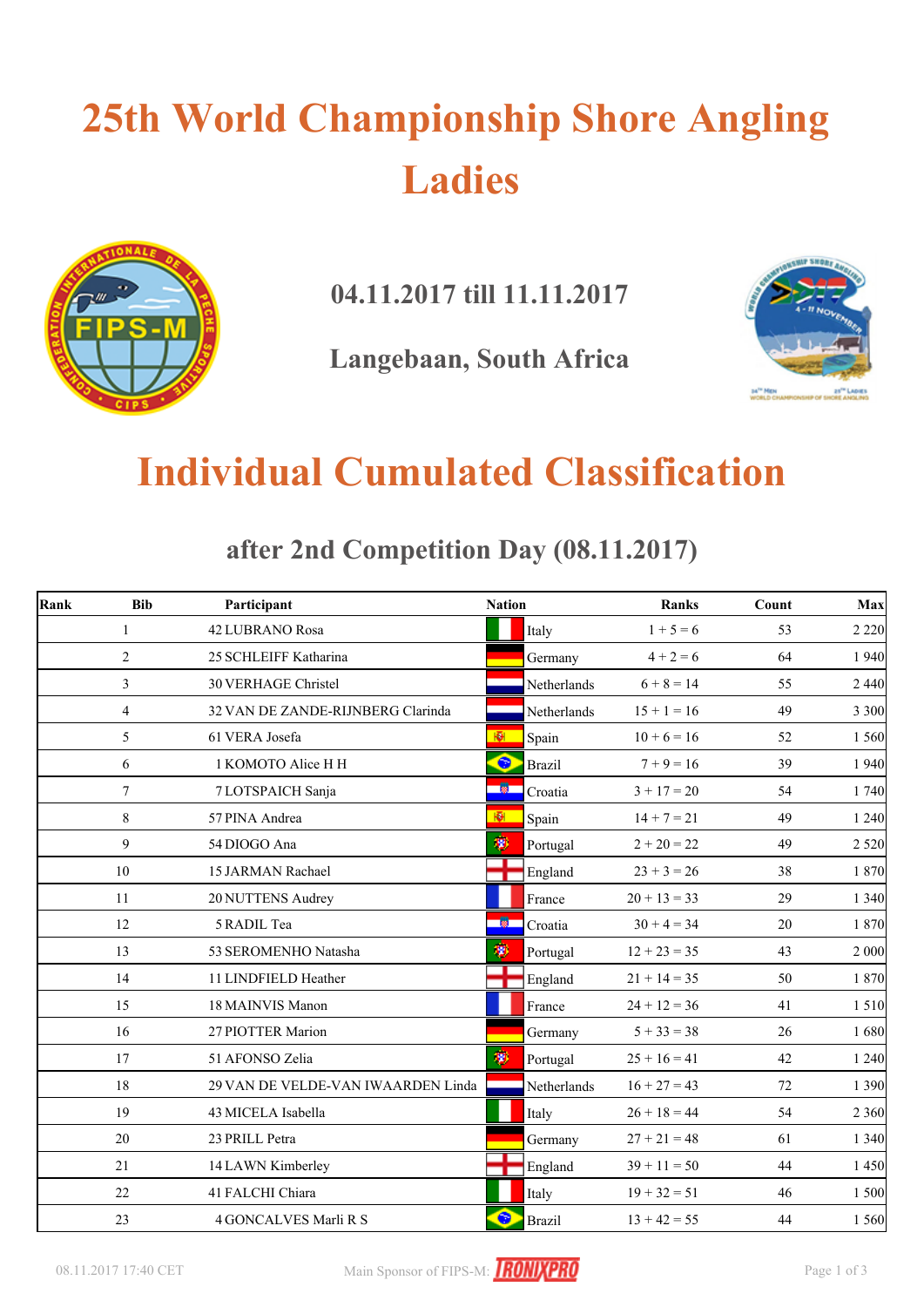# **25th World Championship Shore Angling Ladies**



### **04.11.2017 till 11.11.2017**

#### **Langebaan, South Africa**



| CIPS <sup>1</sup> |                            |              |               |                 | <b>MOBED CH</b> | <b>SHIP OF SHORE ANGLING</b> |
|-------------------|----------------------------|--------------|---------------|-----------------|-----------------|------------------------------|
| 24                | 52 JACINTO Leontina        | 瀏            | Portugal      | $18 + 37 = 55$  | 43              | 2 1 4 0                      |
| 25                | 9 KOTLAR Nikolina          | -81          | Croatia       | $46 + 10 = 56$  | 25              | 1870                         |
| 26                | 60 POUSA Aitziber          | 圈            | Spain         | $11 + 45 = 56$  | 39              | 1940                         |
| 27                | 26 HARMS Tatjana           |              | Germany       | $42 + 15 = 57$  | 28              | 1 500                        |
| 28                | 39 DI CESARE Monica        |              | Italy         | $28 + 31 = 59$  | 49              | 1 2 9 0                      |
| 29                | 35 GORMLEY Lisa            |              | Ireland       | $29 + 30 = 59$  | 19              | 1 740                        |
| 30                | 3 ROSA DE JESUS Elida      | $\bullet$    | <b>Brazil</b> | $22 + 39 = 61$  | 30              | 1680                         |
| 31                | 38 FOLEY Nikki             |              | Ireland       | $8 + 55 = 63$   | 29              | 1620                         |
| 32                | <b>65 VERMAAK Riana</b>    |              | South Africa  | $44 + 19 = 63$  | 19              | 1870                         |
| 33                | 8 MATULJA Marina           | <b>A</b> 1   | Croatia       | $17 + 48 = 65$  | 39              | 1 740                        |
| 34                | 28 STUIJTS Susan           |              | Netherlands   | $9 + 57 = 66$   | 21              | 1 3 9 0                      |
| 35                | 2 SOUZA Vilma              | $\bullet$    | <b>Brazil</b> | $40 + 28 = 68$  | 23              | 2 3 6 0                      |
| 36                | 21 DUDIT Laureen           |              | France        | $32 + 36 = 68$  | 54              | 1680                         |
| 37                | 50 VALENTE Amalia          | 萝            | Portugal      | $34 + 35 = 69$  | 14              | 1 500                        |
| 38                | 12 ADAMS Rebecca           |              | England       | $50 + 22 = 72$  | 29              | 2 2 2 0                      |
| 39                | 63 LOUW Kabous             |              | South Africa  | $47 + 25 = 72$  | 22              | 2 2 2 0                      |
| 40                | 6 BAJLO Ardena             | <b>RADIO</b> | Croatia       | $49 + 26 = 75$  | 39              | 1 2 9 0                      |
| 41                | 49 HART Julia              |              | Namibia       | $53 + 24 = 77$  | 20              | 960                          |
| 42                | 24 CASTENS Brigitte        |              | Germany       | $48 + 29 = 77$  | 20              | 1 3 9 0                      |
| 43                | 58 COY Mari                | Đ.           | Spain         | $38 + 40 = 78$  | 20              | 1500                         |
| 44                | 17 EVERARD Carole          |              | France        | $37 + 44 = 81$  | 32              | 1 3 9 0                      |
| 45                | 31 MOL - DE WINTER Sharona |              | Netherlands   | $33 + 50 = 83$  | 19              | 1 1 9 0                      |
| 46                | 62 CRONJE Elzanne          |              | South Africa  | $31 + 53 = 84$  | 51              | 2 2 9 0                      |
| 47                | 66 COWAN Cara              |              | South Africa  | $35 + 51 = 86$  | 35              | 1 1 4 0                      |
| 48                | 19 BECOT Suzanne           |              | France        | $55 + 34 = 89$  | 13              | 1 1 9 0                      |
| 49                | 34 MANTON Linda            |              | Ireland       | $41 + 49 = 90$  | $24\,$          | 1680                         |
| 50                | 13 FREWIN Nicki            |              | England       | $36 + 56 = 92$  | 24              | 1940                         |
| 51                | 46 KOHLER Nedjilka         |              | Namibia       | $56 + 38 = 94$  | 12              | 1 0 5 0                      |
| 52                | 64 CAMPBELL Elsabe         |              | South Africa  | $43 + 54 = 97$  | 21              | 1 3 9 0                      |
| 53                | 45 COETZEE Sarah           |              | Namibia       | $52 + 47 = 99$  | 33              | 1 3 9 0                      |
| 54                | 33 CANTWELL Jane           |              | Ireland       | $59 + 41 = 100$ | 25              | 3 3 3 0                      |